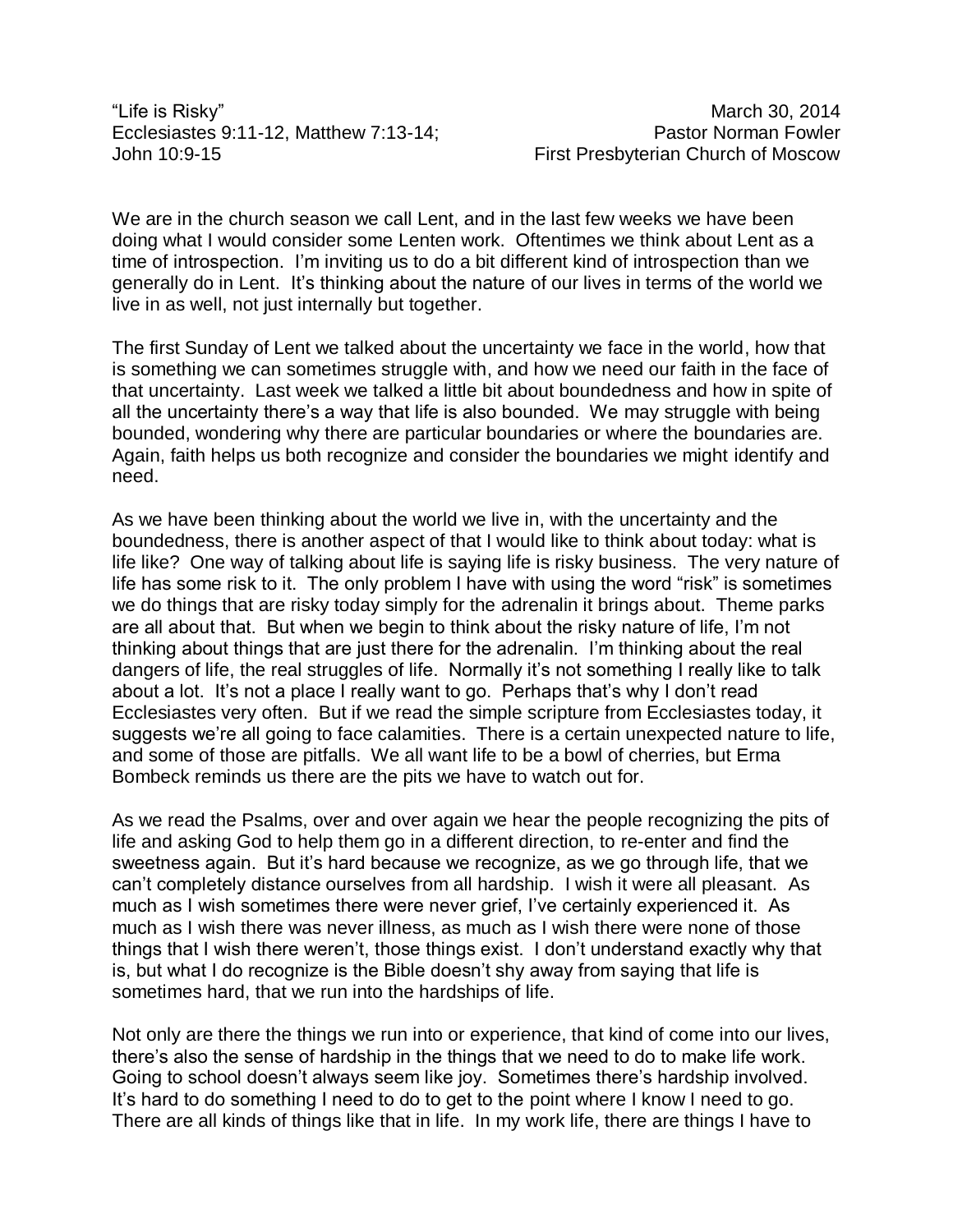get done if I'm going to get to the next step. Sometimes it feels like a hardship. In relationships there are sometimes things we need to work through together to get to the next level. I think you understand. Most of us would say somehow in life we have experienced a little bit of that. So what do we do with that? We know it's real.

I always ask why. I'm not sure it's a question I can completely answer. But I do recognize if there were no risk, what would a decision mean? If there were no sense that it would make a difference, what difference does a decision make? So that's one way of seeing risk. Also it feels like, in a way, God is inviting us on an adventure, and it's no adventure if there are no ups and downs involved. If it's all the same there's no adventure to it. I still don't think those ways of seeing risk quite cover it all, but I do feel like there's a sense of God inviting us into life and that we will have to work through the hard spots.

Isn't that what Jesus says? The gate is narrow, but the path to destruction is broad and easy. What it makes me think about is how easy it is to just go with the flow, how easy it is to just go along with the trends around me, whatever the present current of life is around me, to just let it go without much thought. It feels to me that in faith we are invited not to just let the current of life take us along, but to look where it might be taking us, to examine it.

Last week I used the metaphor of a landscape. It's not simply to hike along and not worry about whether we're going up or down, whether we're going across from one watershed to another. I think Jesus is inviting us to notice, to see where we're at, to assess the landscape, and to listen to him about what landscape he might be inviting us to be in. I think it's an invitation for us to think about who we are, to pay attention to what God might be doing in our lives and speaking into our lives.

The struggle with all that is I'm not sure I can do it on my own. I need something to lean on. I need some help. Maybe at times when we are trying to find our way, it might be helpful to have something that can go ahead of us so that if we do go over a hill, we don't go over the precipice as well. However, when I began to think about Jesus as the one who guides us, who we can lean on, there's also a temptation then to ask Jesus to be a club or a cudgel. But Jesus rarely says anything that suggests that I should use Jesus this way, but more the idea of a divining rod. It's amazing to me that people searching for water to drill a well still use a divining rod as one of the best ways to find that water. I guess describing Jesus as a divining rod is a little strange, but there is a sense in recognizing that not only is Jesus one we can lean on, but he leads us and helps us feel our way forward, guides us.

In fact, he suggests that not only is he one we can lean on, he is the one who takes us through the gate. It's hard to find a narrow gate. It's hard to find our way. But when he says "I am the gate," he's giving us a clue, inviting us to come in and through him to God and in and through him to life. If we just look at that last imagery of him as gate and Good Shepherd, we begin to think about what it means to have one who leads us through the difficulties of life.